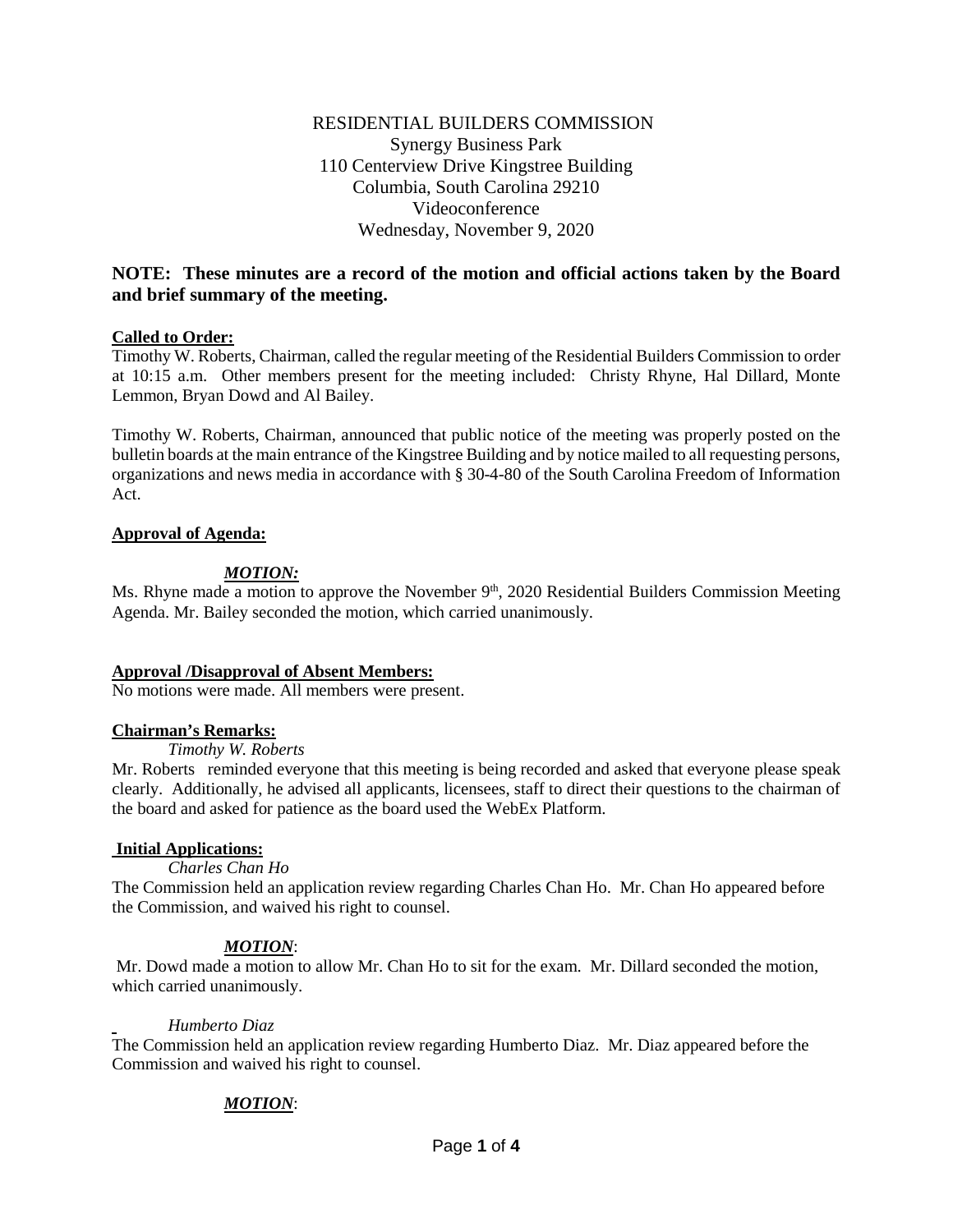Mr. Bailey made a motion to allow Mr. Diaz to sit for the exam. Mr. Dillard seconded the motion, which carried unanimously.

### *Dennis Morris*

The Commission held an application review regarding Dennis Morris. Mr. Morris appeared before the Commission and waived his right to counsel.

### *MOTION*:

Mr. Bailey made a motion to approve Mr. Morris for the Residential Specialty Contractor Registration with the condition that he must carry a \$5,000 bond at all times. Mr. Dowd seconded the motion, which carried unanimously.

#### *Nicholas Varner*

The Commission held an application review regarding Nicholas Varner. Mr. Varner appeared before the Commission and waived his right to counsel.

## *MOTION*:

Mr. Dowd made a motion to approve Mr. Varner for the Residential Specialty Contractor Registration. Mr. Lemmon seconded the motion, which carried unanimously.

#### *Thomas Oberg*

The Commission held an application review regarding Thomas Oberg. Mr. Oberg appeared before the Commission and waived his right to counsel.

## *MOTION*:

Mr. Bailey made a motion to deny Mr. Oberg's request at this time due to lack of experience. Mr. Dillard seconded the motion, which carried unanimously.

#### *John Mask*

The Commission held an application review regarding John Mask. Mr. Mask appeared before the Commission and waived his right to counsel.

## *MOTION*:

Mr. Dowd made a motion to deny Mr. Mask's request at this time due to lack of experience. Mr. Bailey seconded the motion, which carried unanimously.

#### *Vincent Manfready*

The Commission held an application review regarding Vincent Manfready. Mr. Manfready appeared before the Commission and waived his right to counsel.

## *MOTION*:

Ms. Rhyne made a motion to allow Mr. Manfready to sit for the exam. Mr. Bailey seconded the motion, which carried unanimously.

#### *Marc Preston*

The Commission held an application review regarding Marc Preston. Mr. Preston appeared before the Commission and waived his right to counsel.

## *MOTION*:

Mr. Dowd made a motion to allow Mr. Preston to sit for the exam. Mr. Dillard seconded the motion, which carried unanimously.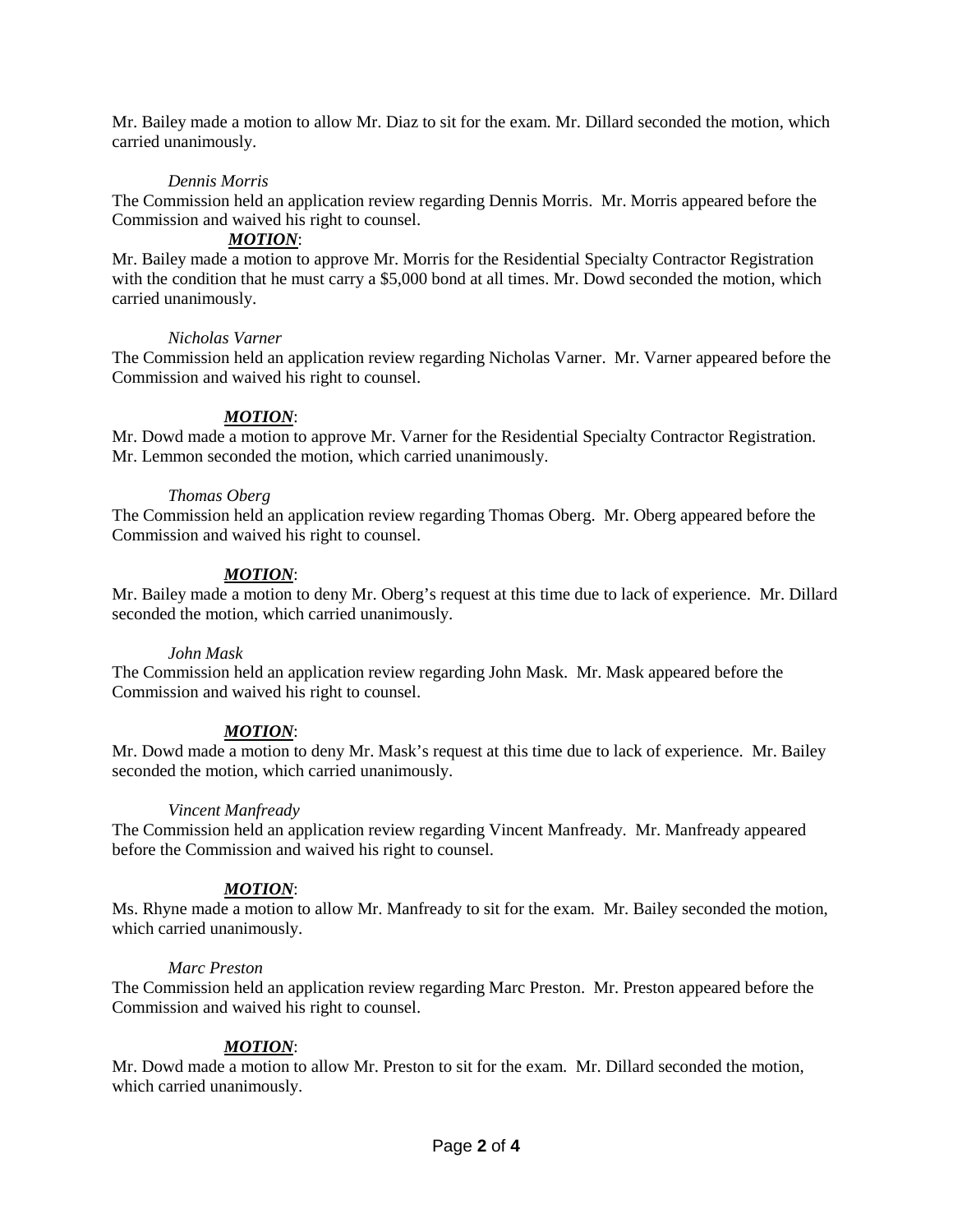#### *Shay Coleman*

The Commission held an application review regarding Shay Coleman. Mr. Coleman appeared before the Commission and waived his right to counsel.

### *MOTION*:

Mr. Dillard made a motion to allow Mr. Preston to sit for the exam. Ms. Rhyne seconded the motion, which carried unanimously.

#### *Caroline Baptista*

The Commission held an application review regarding Caroline Baptista. Ms. Baptista appeared before the Commission and waived her right to counsel.

#### *MOTION*:

Mr. Bailey made a motion to allow Ms. Baptist to sit for the exam. Mr. Dillard seconded the motion, which carried unanimously.

#### *Jason Cook*

The Commission held an application review regarding Jason Cook. Mr. Cook appeared before the Commission and waived his right to counsel.

#### *MOTION*:

Ms. Rhyne made a motion to allow Mr. Cook to sit for the exam. Mr. Dowd seconded the motion, which carried unanimously.

#### *Timothy Davis*

The Commission held an application review regarding Timothy Davis. Mr. Davis appeared before the Commission and waived his right to counsel.

#### *MOTION*:

Mr. Bailey made a motion to allow Mr. Davis to sit for the exam. Ms. Rhyne seconded the motion, which carried unanimously.

#### *Rickey Mickens*

The Commission held an application review regarding Rickey Mickens. Mr. Mickens appeared before the Commission and waived his right to counsel.

#### *MOTION*:

Mr. Dowd made a motion to allow Mr. Mickens to sit for the exam. Ms. Rhyne seconded the motion, which carried unanimously.

#### *Stephen Sherard IV*

The Commission held an application review regarding Stephan Sherard. Mr. Sherard appeared before the Commission and waived his right to counsel.

#### *MOTION*:

Mr. Dillard made a motion to allow Mr. Sherard to sit for the exam. Mr. Bailey seconded the motion, which carried unanimously.

#### *Danny McGinnis*

The Commission held an application review regarding Danny McGinnis. Mr. McGinnis appeared before the Commission and waived his right to counsel.